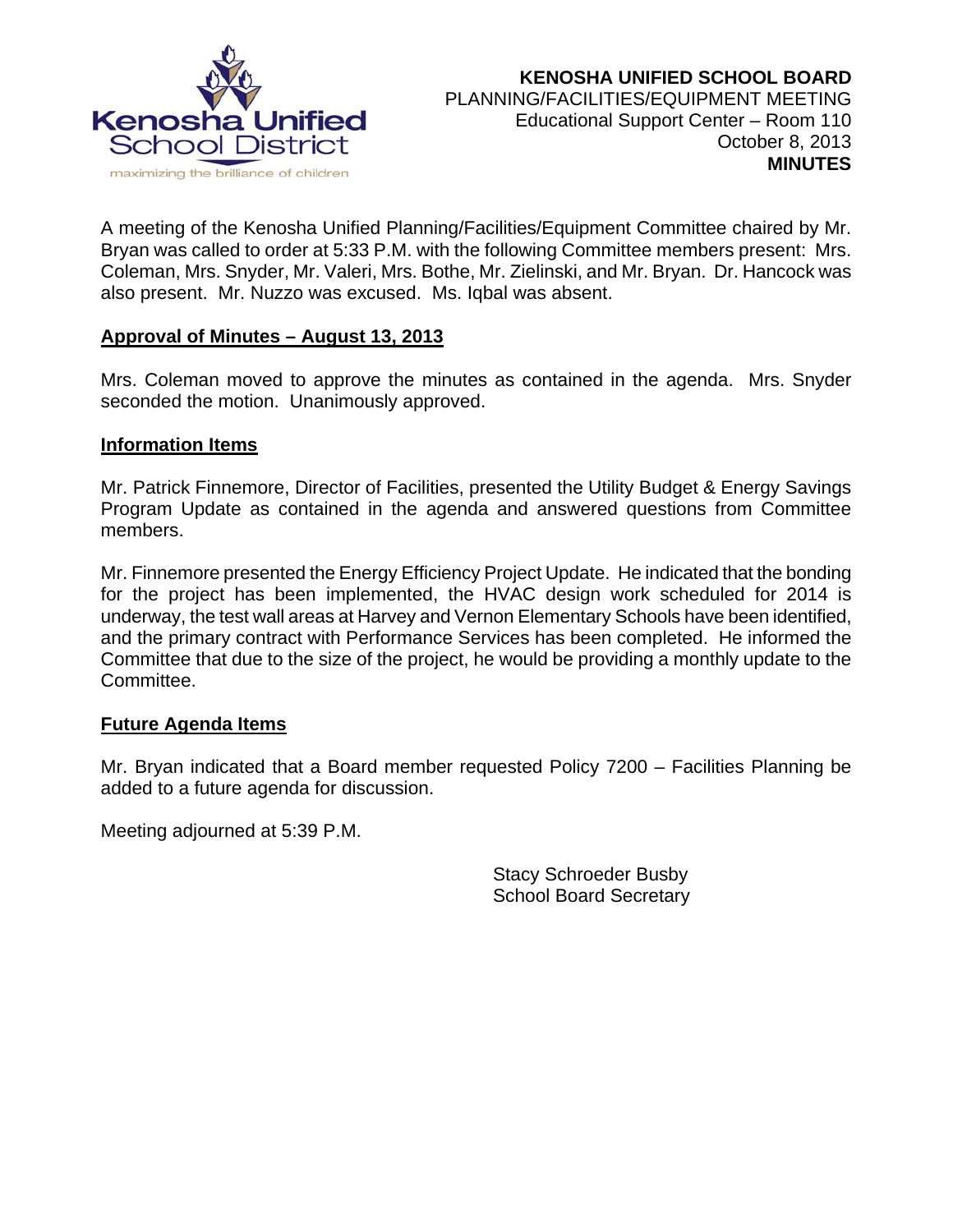

 **KENOSHA UNIFIED SCHOOL BOARD** JOINT PLANNING/FACILITIES/EQUIPMENT & AUDIT/BUDGET/FINANCE MEETING Educational Support Center – Room 110 October 8, 2013  **MINUTES**

A joint meeting of the Kenosha Unified Planning/Facilities/Equipment and Audit/Budget/Finance Committees chaired by Mr. Bryan was called to order at 5:40 P.M. with the following Committee members present: Mrs. Coleman, Mrs. Snyder, Mr. Valeri, Mrs. Bothe, Mr. Zielinski, Mrs. Taube, Mr. Kent, Mr. Aceto, Ms. Dawson, Mr. Holdorf, and Mr. Bryan. Dr. Hancock was also present. Mr. Nuzzo and Mrs. Marcich were excused. Ms. Iqbal, Mr. Coleman, and Ms. London were absent.

### **Information Item**

Mr. Patrick Finnemore, Director of Facilities; Mr. William Hittman, Principal at LakeView Technology Academy; Mr. Bryan Albrecht, President at Gateway Technical College (GTC); and Mr. Todd Battle, President of the Kenosha Area Business Alliance (KABA), presented the Proposed Expansion of LakeView Technology Academy. They indicated that due to enrollment numbers growing from 184 students in 2002 to a current enrollment of 427, excellent test scores, and the fact that this year there was a total of 94 students who had to be turned away by the school because of lack of space to serve them, a study was done to evaluate a possible expansion of the building. The proposed financing plan is for KABA to fund the construction of the addition, remodeling, and associated improvements and then passing those costs along to KUSD (and GTC through our sublease to them) via a new lease that would most likely be for 20 years. A preliminary timeline, based on the approval process taking place in the summer of 2014, targets a project completion date in time for the 2015- 2016 school year. The intent of the report is to begin the public discussion of the proposed project. More information will be brought forward at future Committee and Board meetings prior to Board consideration of a recommendation related to the project. In addition to Board approval, Elector approval will be required for any associated lease agreement. It is expected that this would be done at a Special Meeting of Electors sometime in 2014. Questions of Committee members were then answered by the presenters.

Meeting adjourned at 6:16 P.M.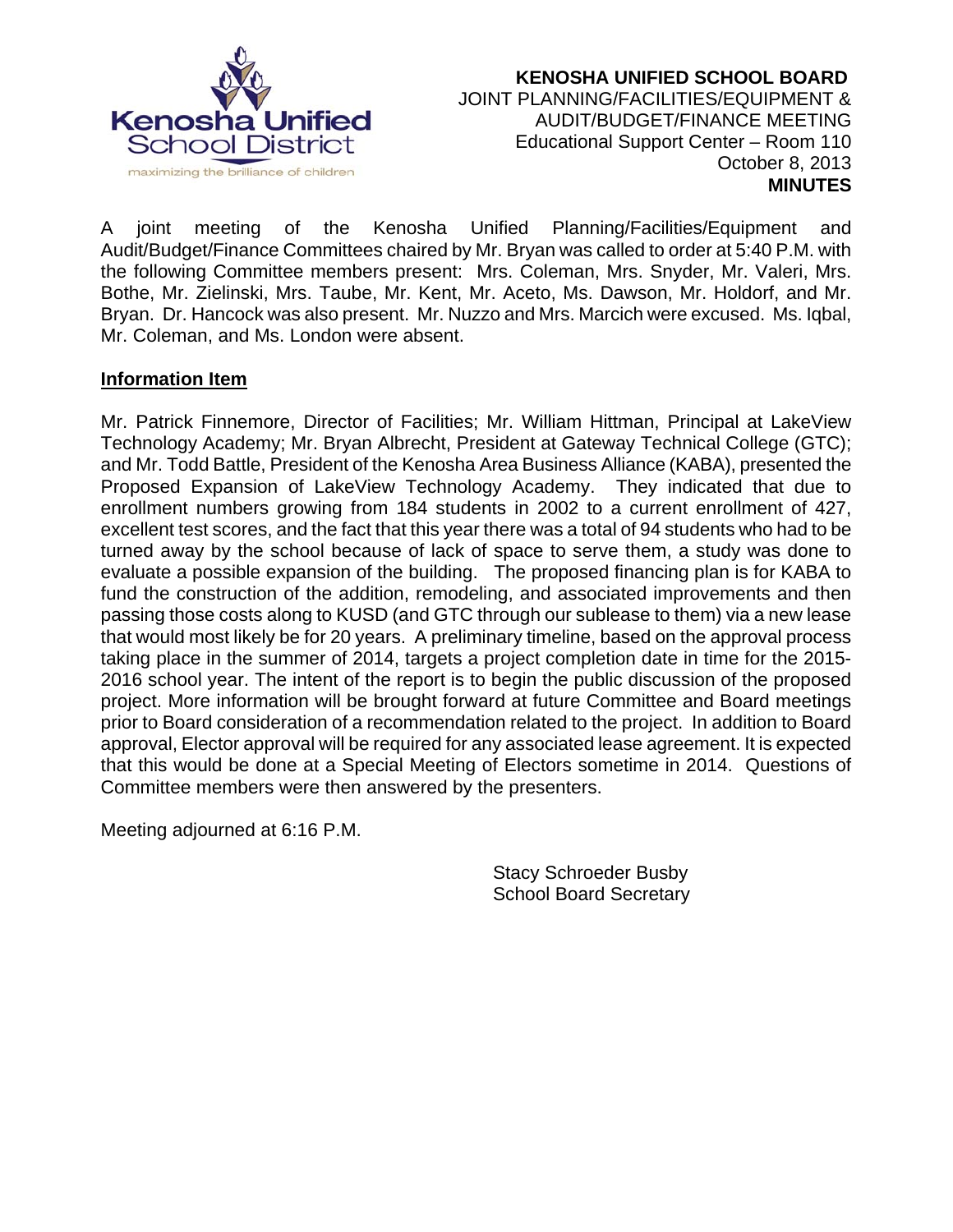

A meeting of the Kenosha Unified Audit/Budget/Finance Committee chaired by Mrs. Taube was called to order at 6:17 P.M. with the following Committee members present: Mr. Bryan, Mr. Kent, Mr. Aceto, Mr. Coleman, Ms. Dawson, Mr. Holdorf, Ms. London, and Mrs. Taube. Dr. Hancock was also present. Mr. Nuzzo and Mrs. Marcich were excused.

Mrs. Taube welcomed the new student advisor, Kami London, to the Committee.

### **Approval of Minutes – September 10, 2013**

Mr. Bryan moved to approve the minutes as contained in the agenda. Mr. Kent seconded the motion. Unanimously approved.

#### **Information Items**

Mr. Tarik Hamdan, Interim Chief Financial Officer, presented the Monthly Financial Statements and noted that the statements were still marked "preliminary" as the final budget will not be adopted until later in the month. There were no questions by Committee members.

#### **Future Agenda Items**

There were no future agenda items were noted.

Meeting adjourned at 6:20 P.M.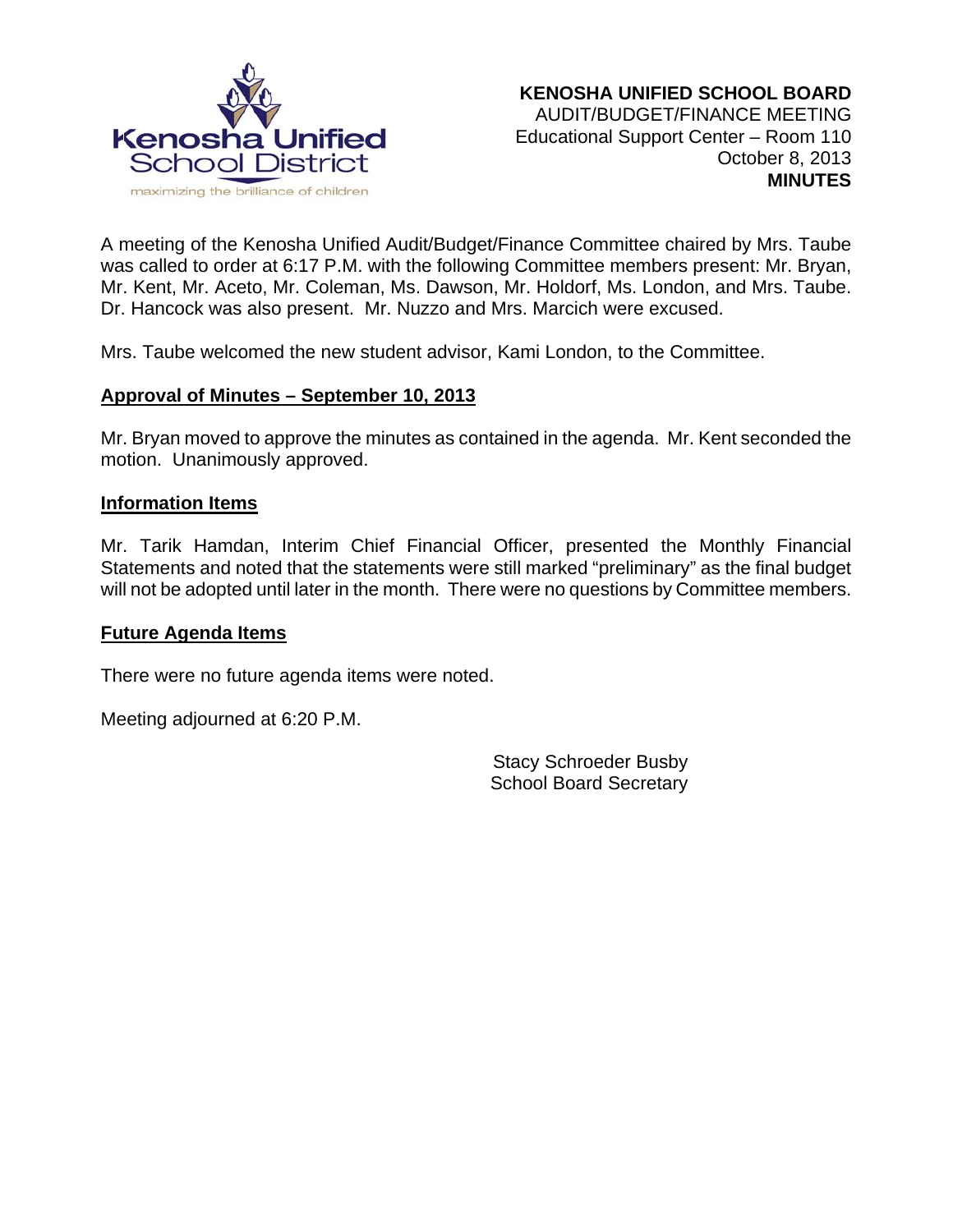

### **KENOSHA UNIFIED SCHOOL BOARD** JOINT AUDIT/BUDGET/FINANCE AND PERSONNEL/POLICY MEETING Educational Support Center – Room 110 October 8, 2013 **MINUTES**

A joint meeting of the Kenosha Unified Audit/Budget/Finance and Personnel/Policy Committees chaired by Mr. Bryan was called to order at 6:24 P.M. with the following Committee members present: Mr. Flood, Mrs. Snyder, Ms. Burns, Ms. Butler, Ms. Hamilton, Mr. Wamboldt, Mrs. Dahl, Mr. Kent, Mr. Aceto, Mr. Coleman, Mr. Dawson, Mr. Holdorf, Ms. London, and Mr. Bryan. Dr. Hancock was also present. Ms. Marcich and Mr. Nuzzo were excused. Ms. Morgan was absent.

# **Official Third Friday Enrollment Report**

Mr. Kristopher Keckler, Executive Director of Information Systems, Data Management & Evaluation, distributed and presented the Official Third Friday Enrollment Report. He noted a slight overall enrollment increase of 37 students this year after two years of declining enrollment. An increase of 269 students was reported at the elementary level which mainly was due to the universal expansion of the four-year old kindergarten (4K) program, a decrease of 183 students at the middle school level, and an increase of 23 students at the high school level. Per a request, Mr. Keckler also distributed and presented supplemental information pertaining to District open enrollments for the last three years along with information pertaining to District students exiting.

Mrs. Coleman moved to forward the Official Third Friday Enrollment Report to the full Board for review and acceptance. Mr. Flood seconded the motion. Unanimously approved.

### **School Board Policy/Rule 3110 – Annual Operating Budget**

Mrs. Taube indicated that Policy/Rule 3110 was being brought forward for review to make sure the policy is being followed, that everyone has a clear understanding, and to see if any revisions need to be made to it.

Ms. Stevens suggested that the policy be revised to add wording ensuring that all questions, suggestions, and input from Board members be reviewed prior to adoption of a budget as she did not feel Board members have had a chance in the past to ask questions. She also suggested that the guidelines, time frame, and budget calendar motioned in paragraph two of the policy be clarified in more detail.

### **School Board Policy/Rule 3112 – Budget Administration**

Mrs. Stevens stressed the importance of Administration keeping the Board informed of any budget variances and any budget transfers related to variances.

Mrs. Coleman suggested that Board members forward their suggested changes to the policies to the Superintendent's Office. Mrs. Stevens indicated that the main purpose of bringing the policies forward was for review with the new Interim Chief Financial Officer and Committee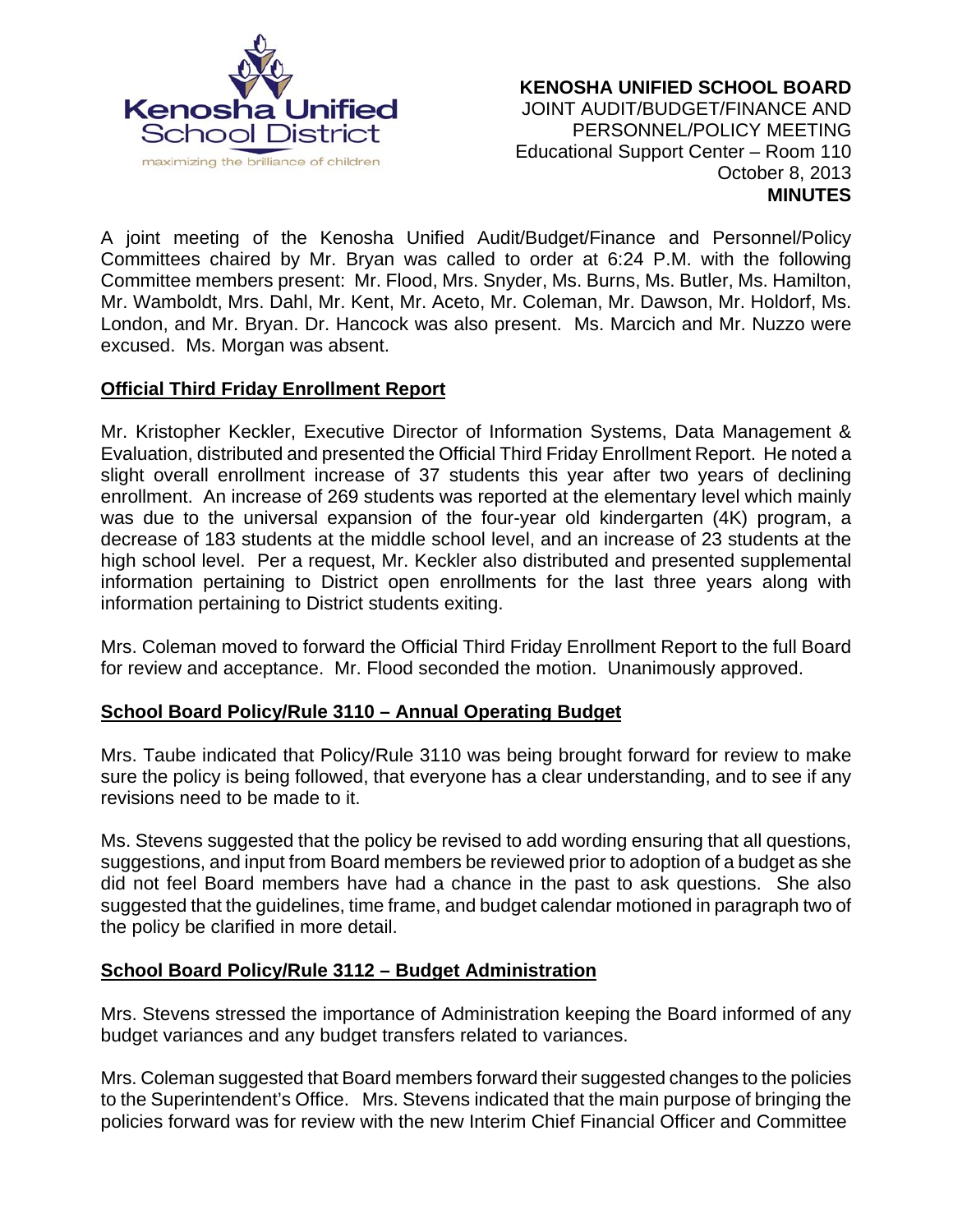members to make sure everyone has a clear understanding of the policies and to see if any changes needed to be made.

# **School Board Policy/Rule 3113 – Fiscal Impact Statement**

Ms. Stevens stressed the importance of Administration providing periodic review and updates of the annual operating, capital improvement, special projects, and grant budgets.

Mrs. Taube indicated that the use of the fiscal note template is very helpful when considering a recommendation and noted that the policy states that no recommendation shall be presented without it.

# **School Board Policy/Rule 3121 – Financial Accounting**

Ms. Stevens noted that last sentence of Policy 3121 includes budget variances.

# **School Board Policy/Rule 3122 – Accounts Receivable/Uncollectible Accounts**

Mrs. Taube requested information pertaining to student meal accounts, more specifically:

- Is there a policy/procedure in relation to collection of unpaid student meal accounts?
- At what amount are parents notified of delinquencies?
- How are parents notified of delinquent accounts?
- At what point do students get offered a substituted lunch?
- What is the status of uncollected lunch accounts?

Mr. Hamdan indicated that the student meal accounts are handled directly by the Food Service department; therefore, the information would have to be provided at a future meeting.

Mrs. Taube noted that the policy states that all accounts declared uncollectable shall be reported to the Board.

### **School Board Policy/Rule 3323 – Fund Balance**

Mrs. Taube suggested that the last sentence of the policy be reworded so that it can be understood more easily.

Meeting adjourned at 7:21 P.M.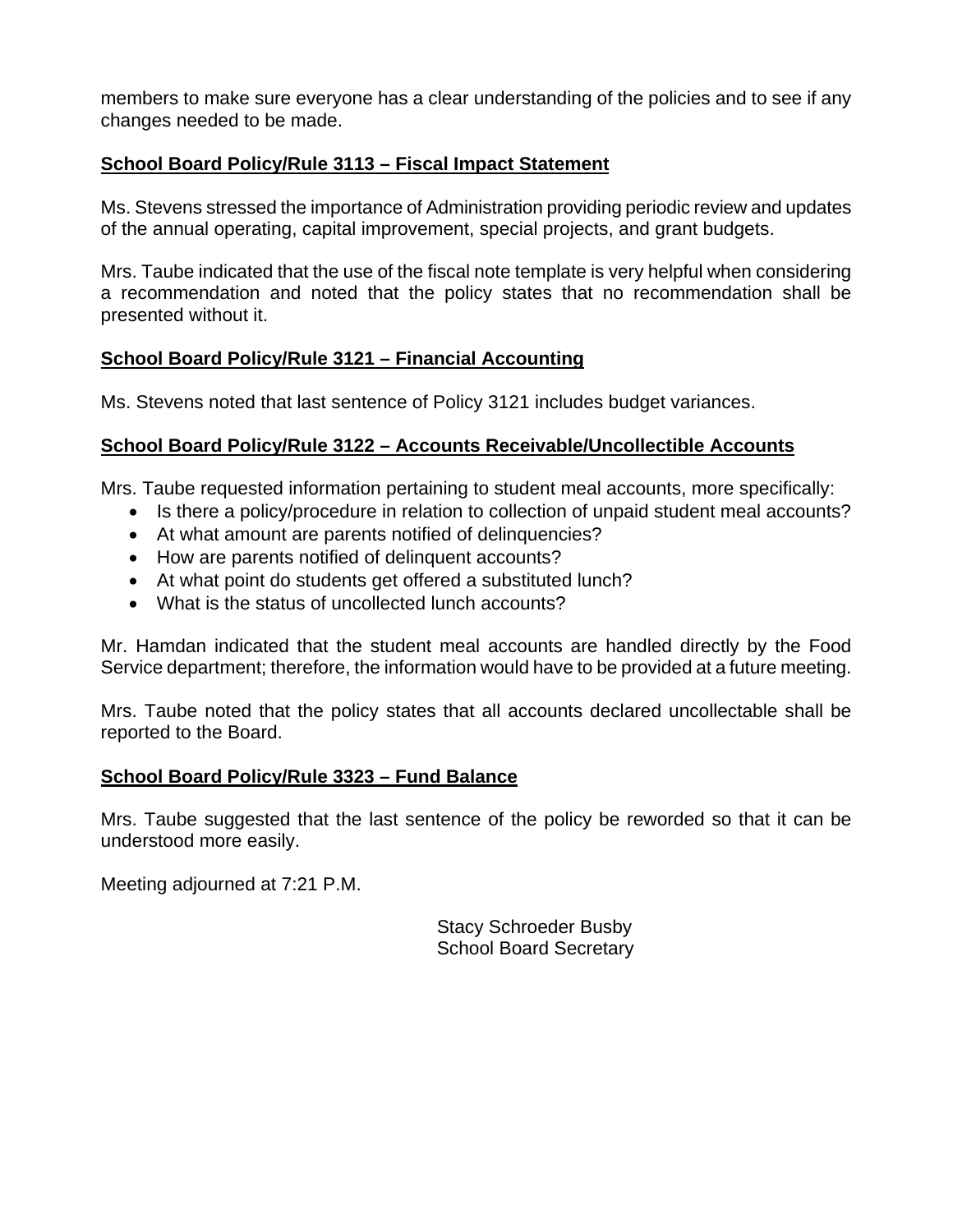

A meeting of the Kenosha Unified Personnel/Policy Committee chaired by Mr. Bryan was called to order at 7:22 P.M. with the following Committee members present: Mr. Flood, Mrs. Snyder, Ms. Burns, Ms. Butler, Ms. Hamilton, Mrs. Morrison, Mr. Wamboldt, Mrs. Dahl, and Mr. Bryan. Dr. Hancock was also present. Ms. Morgan was absent.

Mr. Bryan welcomed Ms. Burns and Ms. Butler to the Committee and they gave a brief introduction of themselves.

### **Approval of Minutes – September 10, 2013**

Mrs. Snyder moved to approve the minutes as contained in the agenda. Mr. Flood seconded the motion. Unanimously approved.

#### **Information Items**

There were no questions or comments on the Recommendations Concerning Appointments, Leaves of Absence, Retirements, and Resignations.

### **Future Agenda Items**

Mr. Flood requested that Policy 5431 – Student Dress Code be added to next month's meeting agenda. He indicated that he would email his proposed changes to Mr. Bryan and the Superintendent's Office.

Ms. Stevens asked that Policy 3111 - School Board Budget be added to a future agenda for review.

Ms. Burns requested an update from the Bullying Committee when available.

Ms. Butler requested the review of the policy and/or procedure in relation to student meal accounts as it relates to alternative lunches.

Ms. Dahl requested that Policy 1400 – Gifts, Grants and Bequests be added to a future agenda for review.

Meeting adjourned at 7:29 P.M.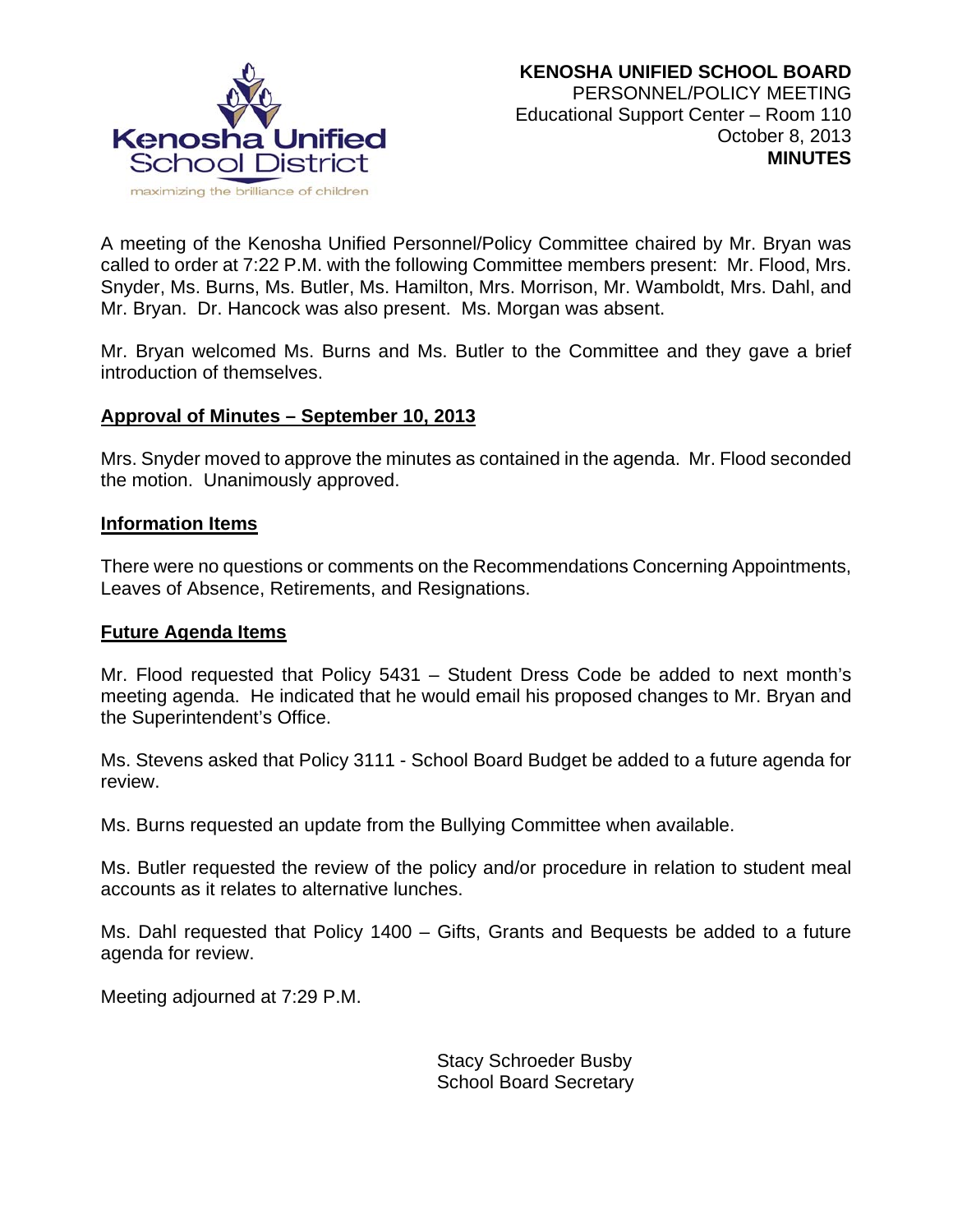

### **KENOSHA UNIFIED SCHOOL BOARD** JOINT PERSONNEL/POLICY AND CURRICULUM/PROGRAM MEETING Educational Support Center – Room 110 October 8, 2013 **MINUTES**

A joint meeting of the Kenosha Unified Personnel/Policy and Curriculum/Program Committees chaired by Mr. Bryan was called to order at 7:32 P.M. with the following Committee members present: Mr. Flood, Mrs. Snyder, Ms. Burns, Ms. Butler, Ms. Hamilton, Mrs. Morrison, Mr. Wamboldt, Mrs. Dahl, Mr. Flood, Mrs. Taube, Mrs. Coleman, Mrs. Daghfal, Ms. Karabetsos, Ms. Kenefick, Ms. Santoro, Mrs. Renish-Ratelis, Ms. Galli, and Mr. Bryan. Dr. Hancock was also present. Ms. Morgan was absent.

### **Policy/Rule 6300 – Curriculum Development and Improvement**

Mr. Flood indicated that this policy was brought forward due to the fact that several months ago the policy was revised; however, the policy listed on the District's website does not reflect the changes. Ms. Busby indicated that she would follow up on this and make sure the policy on the website is corrected to reflect the revised policy.

Meeting adjourned at 7:34 P.M.